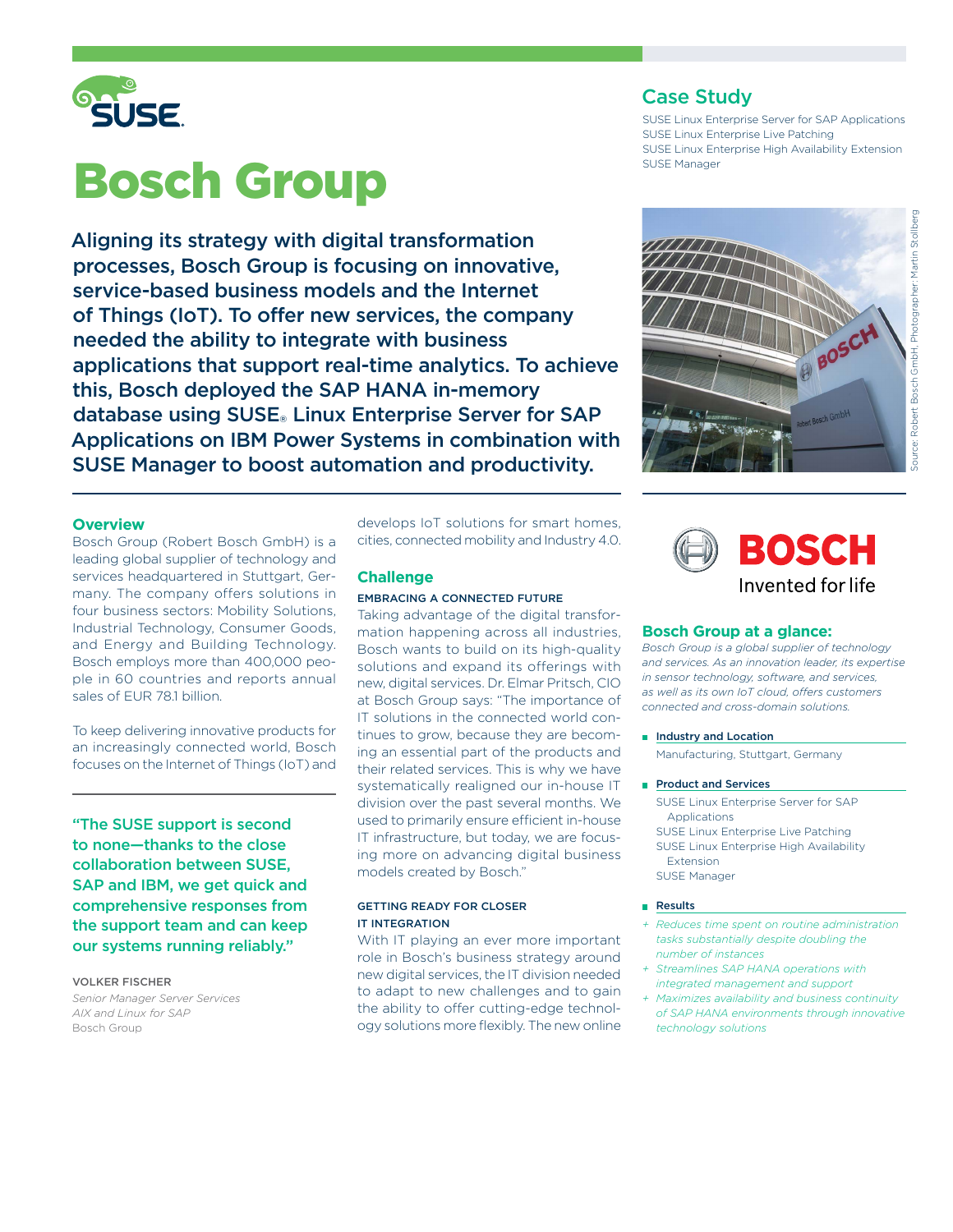services must be integrated with core business processes and master data stored in ERP systems. To enable this, the IT division had to create the foundations that would allow the company to offer connected solutions that can interact quickly and seamlessly with business applications.

Volker Fischer, Senior Manager Server Services AIX and SUSE Linux Enterprise Server for SAP Applications at Bosch Group says: "To support all of our business sectors in developing innovative business models for the future, in integrating their new offerings into existing ERP systems easily and in leveraging advanced new data analytics tools, we needed to refresh our infrastructure with the latest technologies such as the SAP HANA in-memory database. And in preparation for our broader transformation initiative at Bosch, we also needed to improve the scalability of our infrastructure."

# **Solution**

#### RUNNING SAP HANA ON IBM POWER SYSTEMS

To streamline IT operations around its core business systems, Bosch runs all SAP applications centrally. This also means that all subsidiaries around the world rely on the availability of the central SAP applications to do their business. Given the growing importance of IT, the company requires reliable processes to ensure business continuity for all systems, including its new SAP HANA databases.

Bosch had already gained practical experience with SUSE Linux Enterprise Server for SAP Applications from running 100 such systems for the SAP Business Warehouse Accelerator. When business sectors started asking for SAP HANA, the team decided

that it wanted to use IBM Power Systems as a reliable infrastructure platform, which would also align the SAP HANA instances with its main SAP ERP application servers on a common platform. The company looked at the available options and quickly selected SUSE Linux Enterprise Server for SAP Applications on IBM Power Systems.

Volker Fischer explains: "With SUSE Linux Enterprise Server for SAP Applications being the leading operating system for SAP HANA, especially on IBM Power Systems, it was not difficult to get all of our internal clients on board. And since we had been using SUSE Linux Enterprise Server for SAP Applications on x86 servers for many years, we were convinced that the outstanding stability and reliability of this operating system—specifically optimized for SAP software—would help us to expand our service portfolio while keeping the administration workload low."

## TAKING ADVANTAGE OF A TAILORED OPERATING SYSTEM

SUSE Linux Enterprise Server for SAP Applications is an operating system created through joint development by SAP and SUSE; validated and certified by SAP across different platforms, including IBM Power Systems. A dedicated SUSE update channel ensures that all patches, fixes and updates have been thoroughly tested to work smoothly with SAP applications to deliver the best possible performance and reliability. In particular, the dedicated update channel helps to eliminate any potential disruptions in service, enabling enterprises to apply patches without concerns about impacting the stability of their most mission-critical systems.

In addition, SUSE has worked with SAP to include a range of optimizations specifically for SAP software. For example, SUSE has developed the Page Cache Management for SUSE Linux Enterprise Server for SAP Applications to give users full control of page caching. The page cache limit kernel parameter helps Bosch to run a performance-optimized operating system and keep mission-critical SAP applications fast at all times.

During the simple installation routine, the operating system also applies best-practice performance configurations for SAP HANA systems automatically. SUSE also continuously works to further increase security, including in-memory system security hardening techniques. SUSE Linux Enterprise Server for SAP Applications includes a comprehensive security package to protect SAP HANA systems from all kinds of security incidents.

### DEPLOYING A COMPLETE SOLUTION

It highlights the capability of SUSE solutions, that although the majority of Bosch's more than 1,000 SAP systems currently use other operating systems and databases, the company's 80 SAP HANA databases run exclusively on SUSE Linux Enterprise Server for SAP Applications on IBM Power Systems. To meet the performance requirements of new services enabled by IoT solutions as well as the growing interest in real-time data processing, more and more divisions at Bosch are starting to look at the SAP HANA in-memory database. Volker Fischer confirms: "At the moment, we have 16 large IBM Power Systems E880 servers running SAP HANA. Using IBM PowerVM virtualization, we run SUSE Linux Enterprise Server for SAP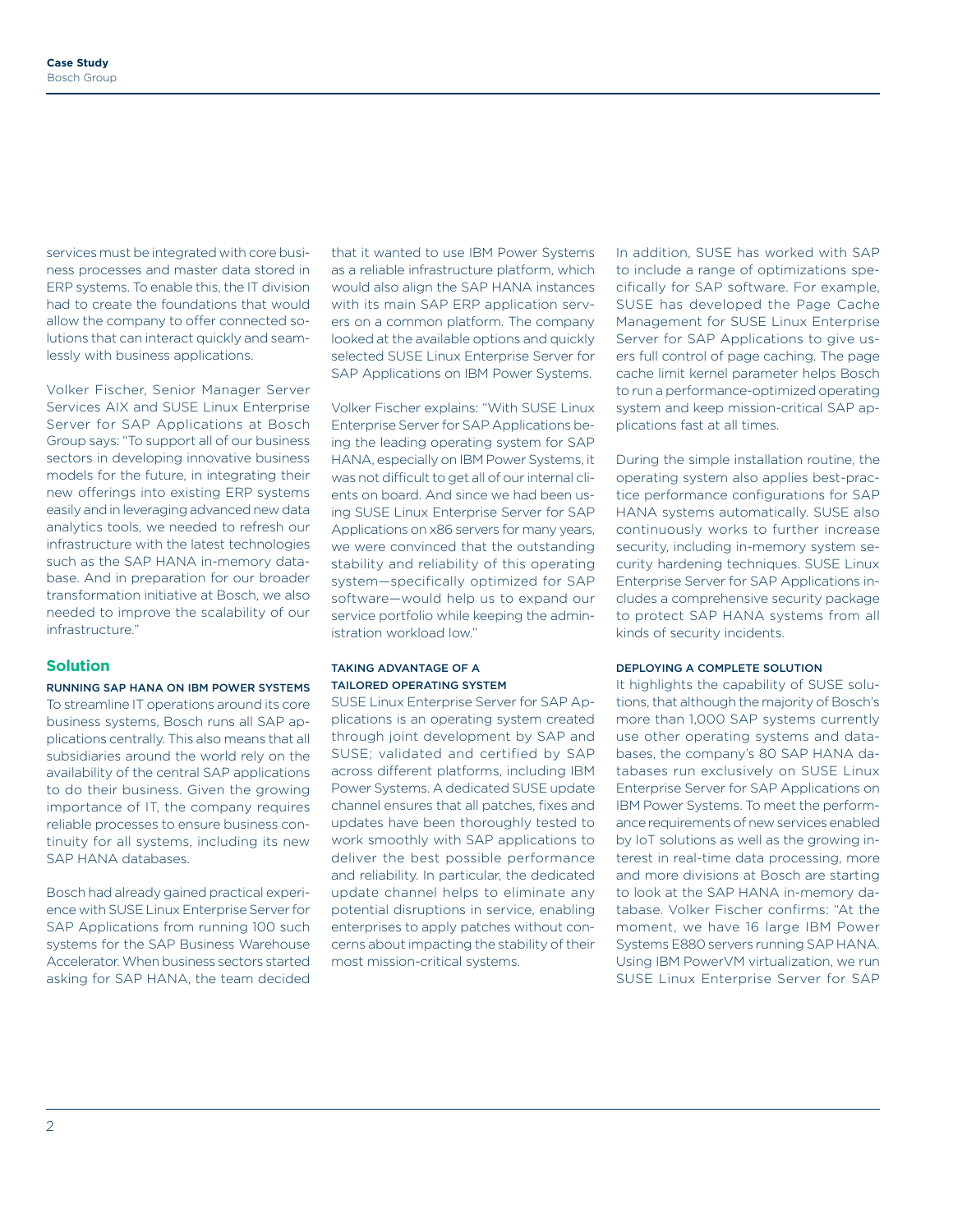sary—for example, during planned server maintenance or hardware infrastructure component upgrades.

our resources efficiently."

Another reason for Bosch's selection of SUSE Linux Enterprise Server for SAP Applications was its seamless integration with SUSE Manager—an IT infrastructure management solution that helps Bosch to keep its servers up to date by streamlining and automating system administration tasks.

Applications and the IBM AIX operating system side by side on the same platform to leverage our management infrastructure and platform knowledge, and to use

Thanks to this flexible virtualization solution, Bosch has complete freedom of choice about where to run its SAP HANA databases and can maximize resource utilization. The company can also avoid downtime by moving systems from one physical server to another easily if neces-

To be able to offer its internal clients maximum business continuity when necessary and minimize unplanned downtime, the team also installed SUSE Linux Enterprise High Availability Extension, which is included with SUSE Linux Enterprise Server for SAP Applications. Based on mature, industry-leading, open-source high-availability clustering technologies, SUSE Linux Enterprise High Availability Extension offers easy and fast setup of SAP HANA clusters. It simplifies cluster management and offers a graphical user interface for userfriendly monitoring of the clustered environment. Should a business sector request it, Bosch can now easily deploy a complete high-availability solution for SAP HANA.

## **Results**

## BENEFITING FROM TOP PERFORMANCE AND SUPPORT

By choosing SUSE Linux Enterprise Server for SAP Applications to run SAP HANA on IBM Power Systems, Bosch is taking advantage of a successful partnership between three major IT vendors. Volker Fischer remarks: "The SUSE support is second to none—thanks to the close collaboration between SUSE, SAP and IBM, we get quick and comprehensive responses from the support team and can keep our systems running reliably. Furthermore, the inclusion of SUSE Extended Support Pack Overlay Support gives us additional security against critical vulnerabilities and helps us facilitate long-term IT infrastructure planning to increase the stability of our deployments."

To streamline its server operations, Bosch wanted to deploy SUSE Manager on IBM Power Systems too. Volker Fischer confirms: "It was important for us to run the management solution on the same platform as our SAP HANA databases. SUSE was very flexible and made SUSE Manager available on IBM Power Systems rapidly, helping us to leverage our existing infrastructure."

# SAVING TIME WITH INTEGRATED MANAGEMENT

Thanks to the simple user interface and comprehensive set of features, Bosch can automate many routine system administration tasks with SUSE Manager.

Volker Fischer elaborates: "SUSE Manager has had a significant impact on the workload of our administration team. When we started using SUSE Linux Enterprise Server for SAP Applications, we did not immediately use SUSE Manager. The manual workload to keep our 100 instances updated was immense: one member of our team was almost exclusively working on routine administration and patching tasks. With our move towards SAP HANA, we also implemented SUSE Manager with a single installation that integrates both our physical servers on x86 and our virtualized systems running in logical partitions on IBM Power Systems. Today with SUSE Manager, we have doubled the number of instances but substantially reduced the time needed for the management of the systems, freeing up resources we can use to create additional value for our internal clients and expand our services, instead of just keeping operations running."

Automating systems management for SAP HANA allows Bosch to decide about the future of its 1,000 SAP systems without limitations, since the existing IT team can easily scale up the operational processes to include many more SAP HANA systems.

# GAINING FLEXIBILITY TO OPTIMIZE OPERATIONS

Running SAP HANA with SUSE Linux Enterprise Server for SAP Applications on IBM Power Systems gives Bosch the flexibility to combine scale-up and scale-out configurations based on the individual business needs. The company runs scaleup environments with up to 8 TB and scale-out solutions with up to five nodes and 5 TB per node.

Bosch has also already evaluated SUSE Linux Enterprise Live Patching for IBM Power Systems and plans to put it into production soon. Volker Fischer notes: "SUSE were the first to bring Linux live patching